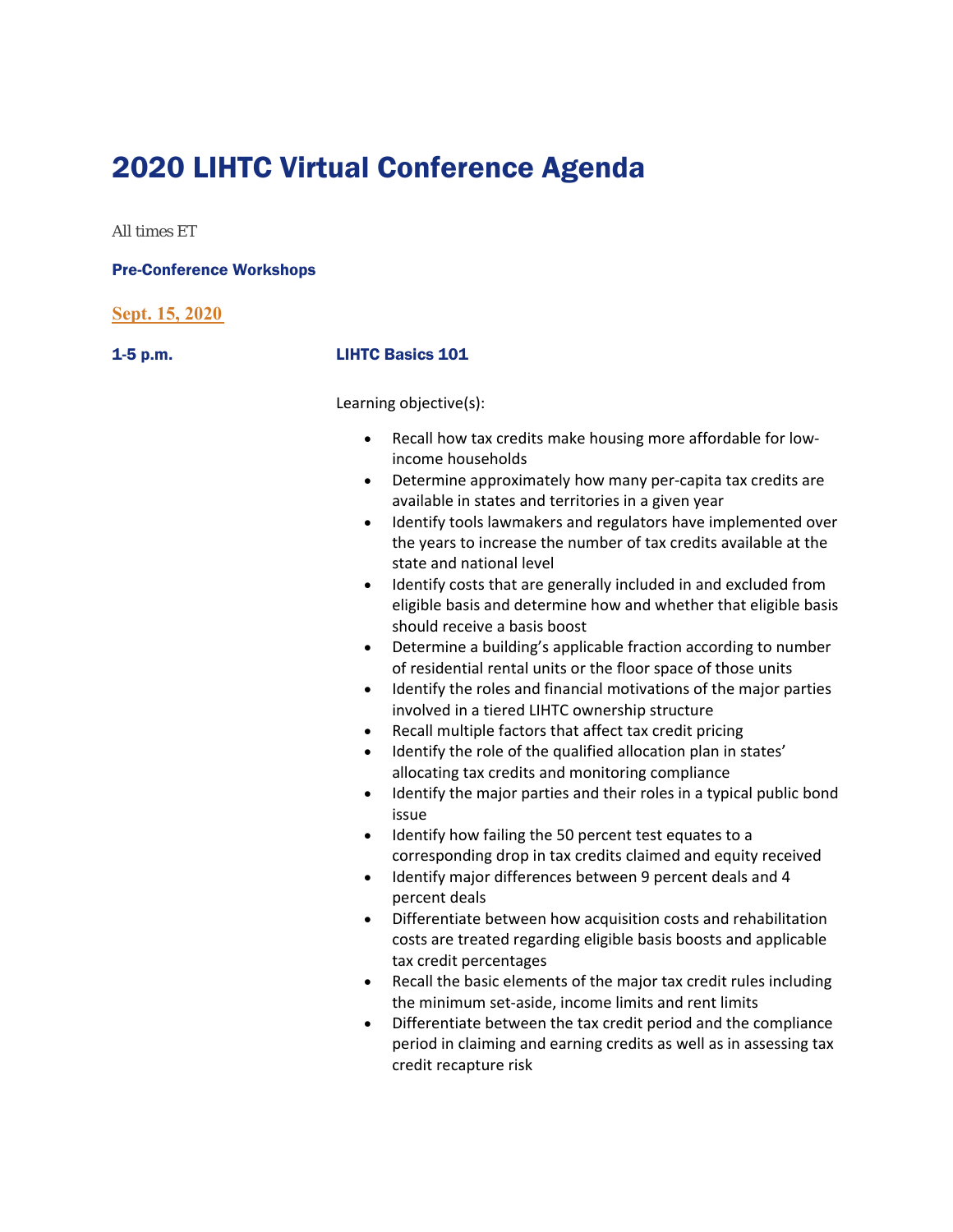Instructional delivery method: Group internet Program level: Basic Prerequisites: None Advance preparation required: None Recommended field of study: Taxes Recommended CPE credit: 4

## **Sept. 17, 2020**

## 1-5p.m. LIHTC 202: Allocations to 8609s

Learning objective(s):

- Identify the significant portions of the qualified allocation plan
- Outline the most important aspects of project scoping with the development team
- Compare and contrast the reservation letter and the carryover agreement
- Assess the risks and potential benefits of locking the 4 percent credit rate on a bond property
- Apply the gross rent floor election and identify when it is applicable
- Identify the important dates associated with the 10 percent test as well as the penalty for failing it
- List common examples of changes in a project between application and completion
- Identify deadlines that bond properties don't have to comply with and define the 50 percent test
- List best practices in selecting qualified property managers
- Apply the principle of hold harmless to changes in income and rent limits
- Determine when an owner is required to implement new utility allowances during initial lease up
- Identify the typical timing of equity payments
- Identify key considerations of bank loan closings as well as agency loan closings
- List the elements of the extended use commitment that should be compared to the credit application
- Identify key considerations regarding payment of property taxes
- Recite the property placed-in-service deadline and identify ways to mitigate delays
- Apply lease-up strategies to maximize credit delivery
- Correctly complete Form 8609